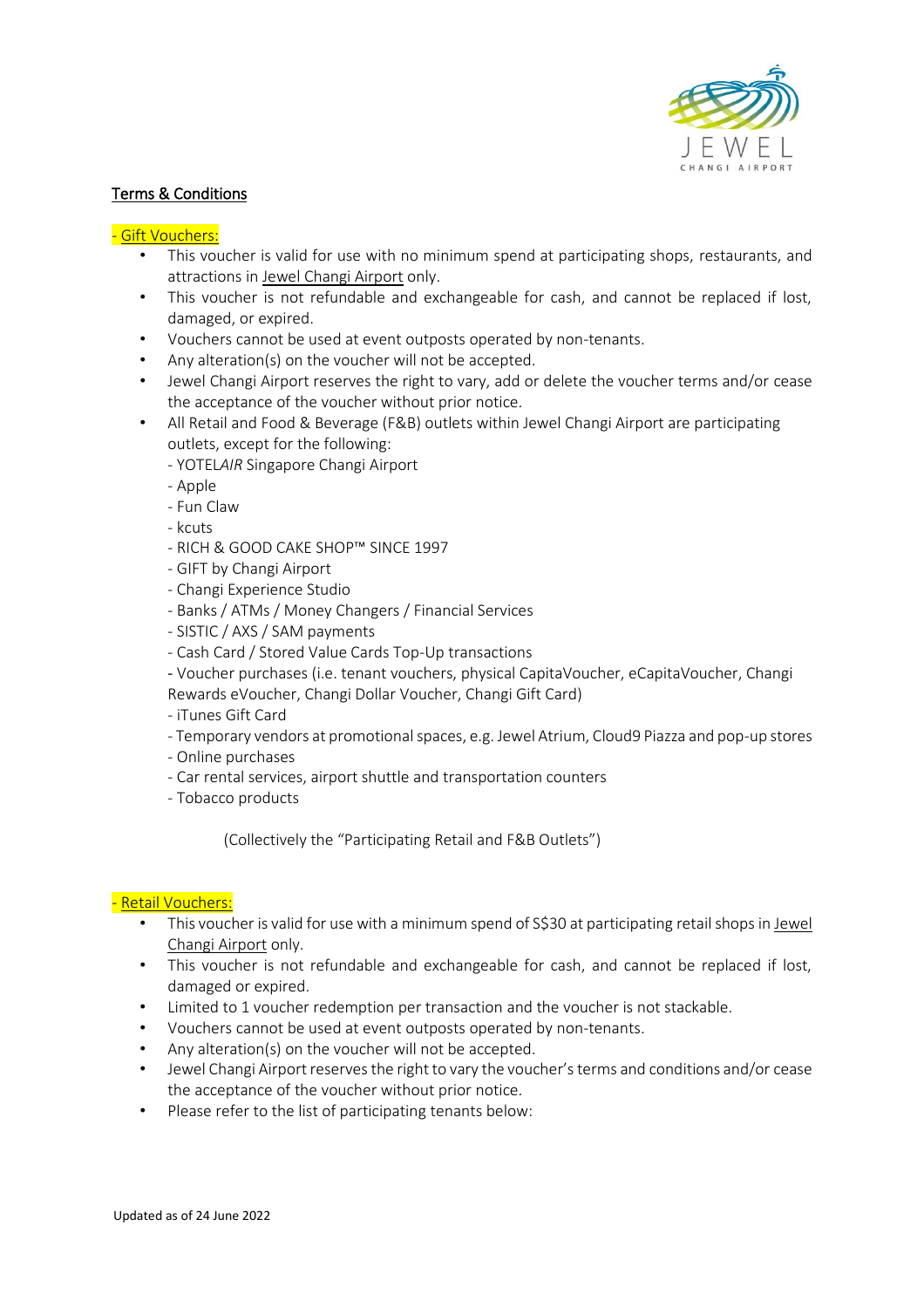

- Beauty and Wellness: Bath & Body Works, Beautique by iShopChangi, Cuttour Hair Studio, Eu Yan Sang, Expressions, LAC, Ning Foot & Back Spa, Ogawa A.I.sland, OSIM, Owell, Picota Nail Spa, Sultans of Shave, Watsons.

- Children and Maternity: bloomB, Cotton On Kids, FILA KIDS, Mothercare, My Greatest Child, Petit Bateau, THE BETTER TOY STORE, Times Junior.

- Fashion: Calvin Klein, COACH, Desigual, Evisu, Fred Perry, G-Star Raw, GG<5, HUGO, Kate Spade, Lacoste, Marks & Spencer, The Shirt Bar, Timberland, UNIQLO, Urban Revivo, YACHT 21, ZARA.

- Handbags, Shoes and Accessories: Boarding Gate, CHARLES & KEITH, Crocs, ECCO, Furla, MOTHERHOUSE, Hush Puppies, Onitsuka Tiger, PAZZION, PEDRO, Rabeanco, Samsonite Black Label, Sift & Pick.

- Jewellery and Watches: Asian Artistry Fine Jewellery, CHOW TAI FOOK, Daniel Wellington, Diamanti Per Tutti, Franck Muller, SK Jewellery, Meyson Jewellery, Sincere Fine Watches.

- Lifestyle and Gifts: Action City, AWHSOME by Hyggerium, Challenger, Duome Doll, GIFT by Changi Airport, KLOSH, MUJI, ORIENT CROWN, Pet Lovers Centre, Pokémon Center Singapore, Sparkle, Table Matters, The Digital Gadgets, The Green Party, TOKYU HANDS, Turtle, Typo, Xpressflower.com.

- Optical: OWNDAYS, Spectacle Hut Boutique

- Sports: adidas, ASICS, Converse, FILA, Foot Locker, Kappa, New Balance, Nike, OYSHO, Puma, Skechers.

- Supermarket: Fairprice Finest

## General Terms and Conditions

- Minimum spend refers to the final payable amount after including all discounts, service charge, GST, etc.
- All voucher redemptions are non-negotiable, non-exchangeable, non-refundable, not for resale, and cannot be exchanged for cash.
- Jewel's decision on all matters relating to the vouchers are final, conclusive and binding on all members and no correspondence will be entertained.
- Jewel Changi Airport Devt Pte. Ltd. and Jewel Changi Airport Trustee Pte. Ltd. (collectively "Jewel") will be collecting the data (including personal data) of participants of Jewel Changi Airport vouchers. By participating, you confirm that, you (or in the event that you are a minor, your parents and/or guardians) consent to the collection of your data (including personal data) in accordance with Jewel Changi Airport's Privacy Policy: [\(https://www.jewelchangiairport.com/en/privacypolicy.html\)](https://www.jewelchangiairport.com/en/privacypolicy.html).